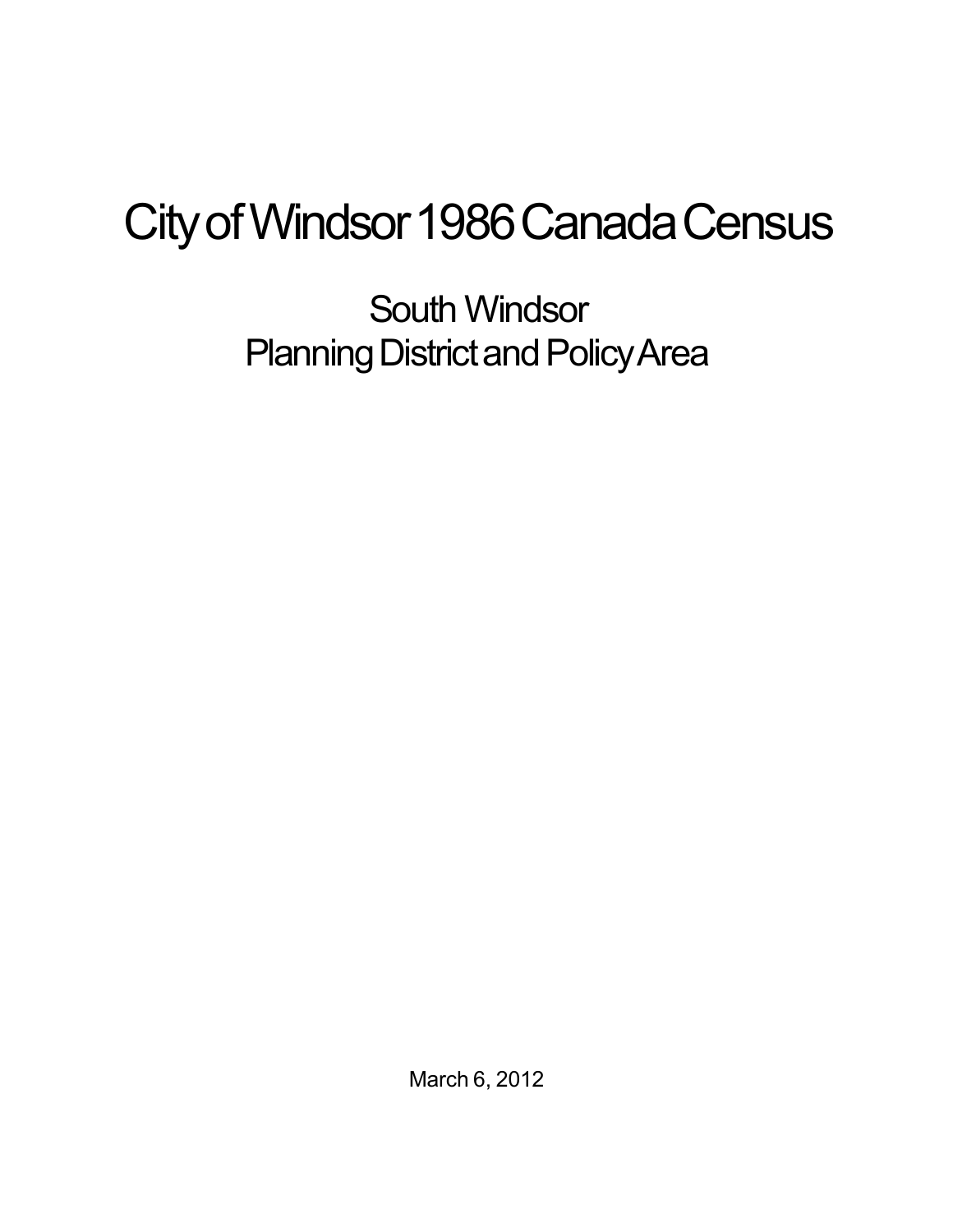## **Table of Contents**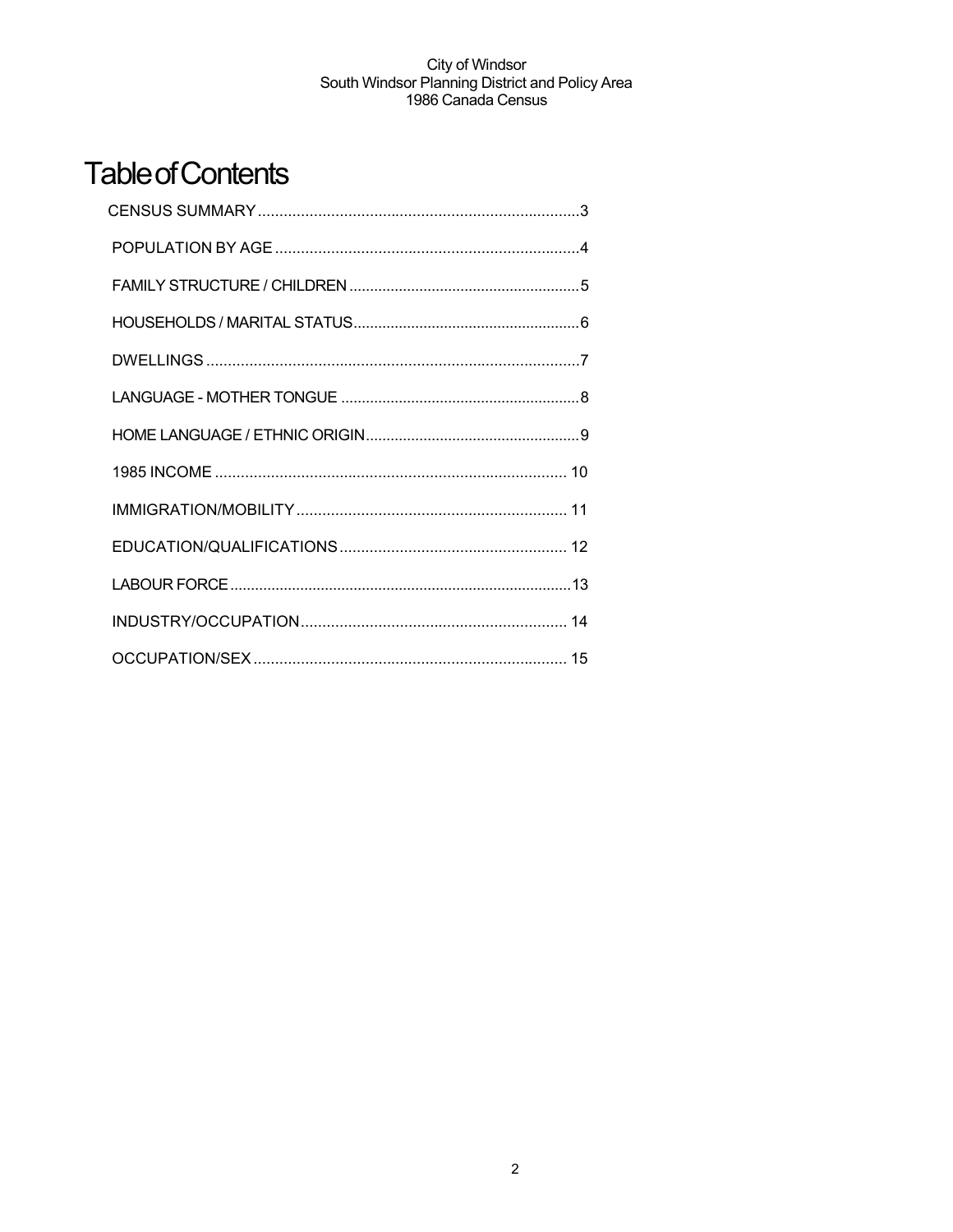## **CENSUS SUMMARY**

| <b>CENSUS SUMMARY</b>          | <b>South Windsor</b> |     |
|--------------------------------|----------------------|-----|
| Total population (% base)      | 14,275               |     |
| By sex:                        |                      |     |
| <b>Male</b>                    | 7,135                | 50% |
| Female                         | 7,135                | 50% |
| By age:                        |                      |     |
| 0 to 4 years                   | 790                  | 6%  |
| 5 to 19 years                  | 2,985                | 21% |
| 20 to 24 years                 | 1,300                | 9%  |
| 25 to 34 years                 | 1,820                | 13% |
| 35 to 44 years                 | 1,825                | 13% |
| 45 to 54 years                 | 2,020                | 14% |
| 55 to 64 years                 | 2,280                | 16% |
| 65 to 74 years                 | 905                  | 6%  |
| 75 years and over              | 360                  | 3%  |
| Average age of population      | 37                   |     |
| Total census families (% base) | 4,175                |     |
| <b>Husband-wife families</b>   | 3,845                | 92% |
| With no children at home       | 1,350                | 32% |
| With children at home          | 2,490                | 60% |
| Lone-parent families           | 320                  | 8%  |
| <b>Total children at home</b>  | 5,340                |     |
| Average children per family    | 1.3                  |     |
|                                |                      |     |
| Private households (% base)    | 4,595                |     |
| <b>Persons in households</b>   | 14,210               |     |
| Average persons per household  | 3.1                  |     |
| Occupied dwellings (% base)    | 4,595                |     |
| Owned                          | 4,375                | 95% |
| Rented                         | 220                  | 5%  |
| Single detached house          | 4,450                | 97% |
| Apartment 5 or more storeys    |                      | 0%  |
| Other type of dwelling         | 145                  | 3%  |
| 1985 Avg. hhld income (est.)   | 55,833               |     |
|                                |                      |     |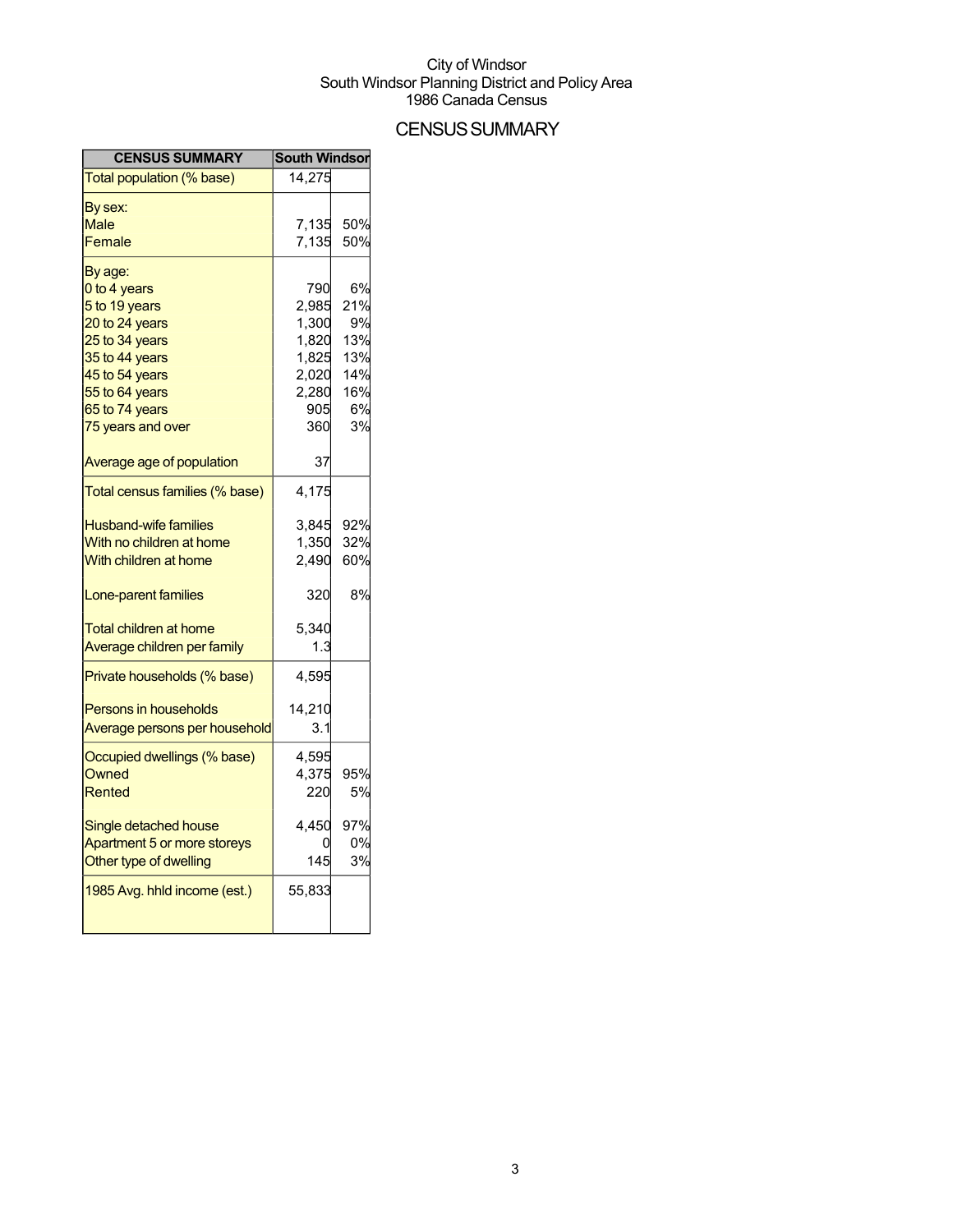## POPULATIONBYAGE

| <b>POPULATION BY AGE South Windson</b> |        |     |
|----------------------------------------|--------|-----|
| <b>Total population (% Base)</b>       | 14,275 |     |
| Average age of population              | 37     |     |
| By age:                                |        |     |
| $0 - 4$ years                          | 790    | 6%  |
| $5 - 9$ years                          | 805    | 6%  |
| 10 - 14 years                          | 935    | 7%  |
| 15 - 19 years                          | 1,245  | 9%  |
| 20 - 24 years                          | 1,300  | 9%  |
| 25 - 34 years                          | 1,820  | 13% |
| 35 - 44 years                          | 1,825  | 13% |
|                                        |        | 14% |
| 45 - 54 years<br>55 - 64 years         | 2,020  |     |
|                                        | 2,280  | 16% |
| 65 - 74 years                          | 905    | 6%  |
| 75 years and over                      | 360    | 3%  |
| <b>Male population</b>                 | 7,135  | 50% |
| Average age of males                   | 36.2   |     |
|                                        |        |     |
| By age:<br>$0 - 4$ years               | 400    | 3%  |
|                                        |        |     |
| $5 - 9$ years                          | 415    | 3%  |
| 10 - 14 years                          | 485    | 3%  |
| 15 - 19 years                          | 675    | 5%  |
| 20 - 24 years                          | 690    | 5%  |
| 25 - 34 years                          | 890    | 6%  |
| 35 - 44 years                          | 865    | 6%  |
| 45 - 54 years                          | 960    | 7%  |
| 55 - 64 years                          | 1,140  | 8%  |
| 65 - 74 years                          | 455    | 3%  |
| 75 years and over                      | 145    | 1%  |
| <b>Female population</b>               | 7,135  | 50% |
| Average age of females                 | 37.7   |     |
|                                        |        |     |
| By age:<br>$0 - 4$ years               | 390    | 3%  |
| 5 - 9 years                            | 390    | 3%  |
| 10 - 14 years                          | 450    | 3%  |
|                                        |        |     |
| 15 - 19 years                          | 570    | 4%  |
| <u>20 - 24 years</u>                   | 610    | 4%  |
| 25 - 34 years                          | 930    | 7%  |
| 35 - 44 years                          | 960    | 7%  |
| 45 - 54 years                          | 1,060  | 7%  |
| 55 - 64 years                          | 1,140  | 8%  |
| 65 - 74 years                          | 450    | 3%  |
| 75 years and over                      | 215    | 2%  |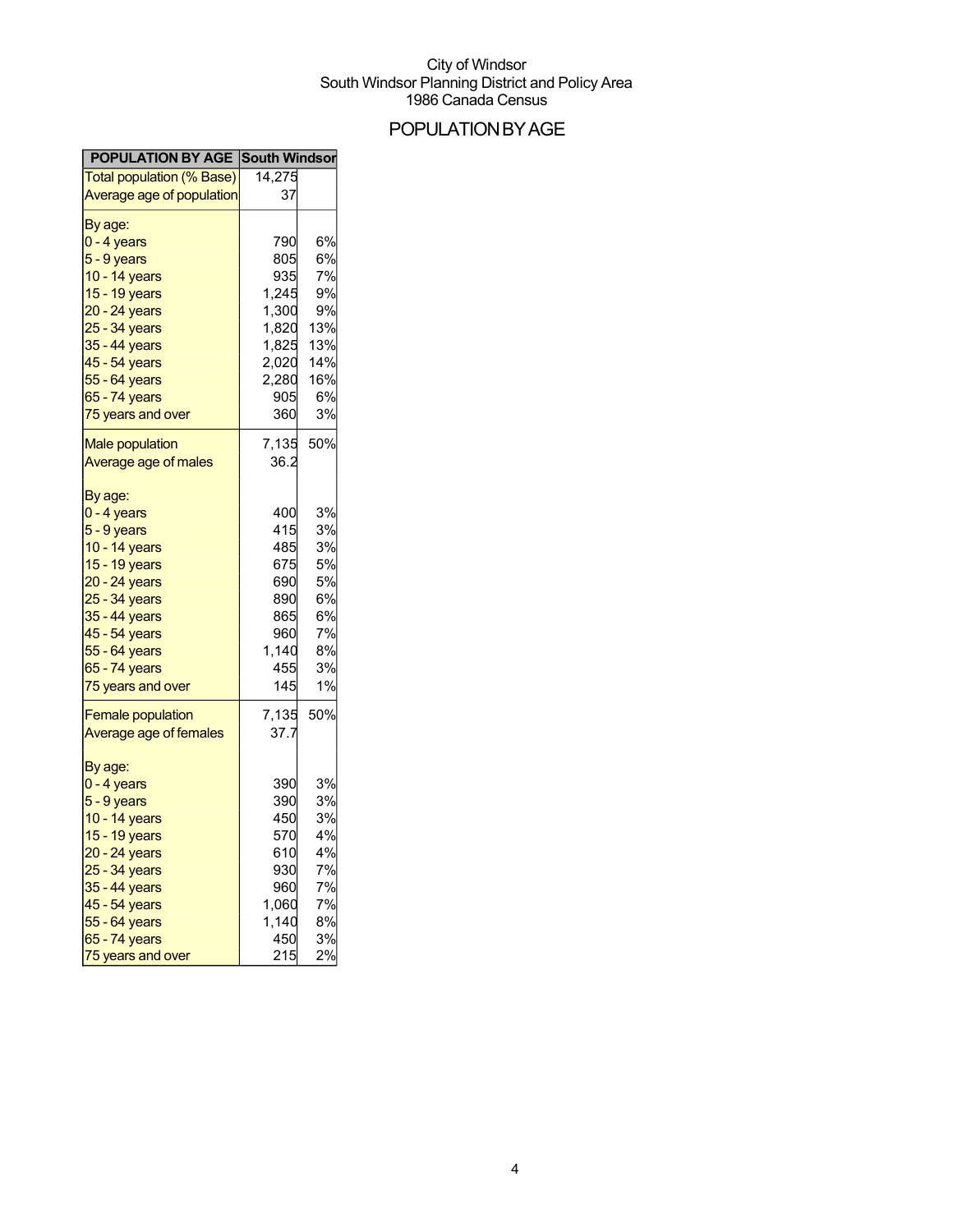## FAMILYSTRUCTURE/CHILDREN

| FAMILT STRUCTURE / CHILDREN SOUTH WINGSON |       |     |
|-------------------------------------------|-------|-----|
| Total census families (% base)            | 4,175 |     |
|                                           |       |     |
| By family structure:                      |       |     |
| <b>Total husband-wife families</b>        | 3,845 | 92% |
| With no children at home                  | 1,350 | 32% |
| With children at home                     | 2,490 | 60% |
| 1 child                                   | 885   | 21% |
| 2 children                                | 1,035 | 25% |
| 3 or more children                        | 560   | 13% |
| Lone-parent families                      | 320   | 8%  |
| Lone male parent                          | 65    | 2%  |
| 1 child at home                           | 25    | 1%  |
| 2 children at home                        | 15    | 0%  |
| 3 or more children at home                | 5     | 0%  |
| Lone female parent                        | 265   | 6%  |
| 1 child at home                           | 150   | 4%  |
| 2 children at home                        | 85    | 2%  |
| 3 or more children at home                | 50    | 1%  |
| Total children at home (%base)            | 5,340 |     |
| $0 - 5$ years                             | 925   | 17% |
| $6 - 14$ years                            | 1,605 | 30% |
| 15 - 17 years                             | 755   | 14% |
| 18 - 24 years                             | 1,610 | 30% |
| 25 years and over                         | 485   | 9%  |
| Average children/family                   | 1.3   |     |

### **FAMILY STRUCTURE / CHILDREN South Windsor**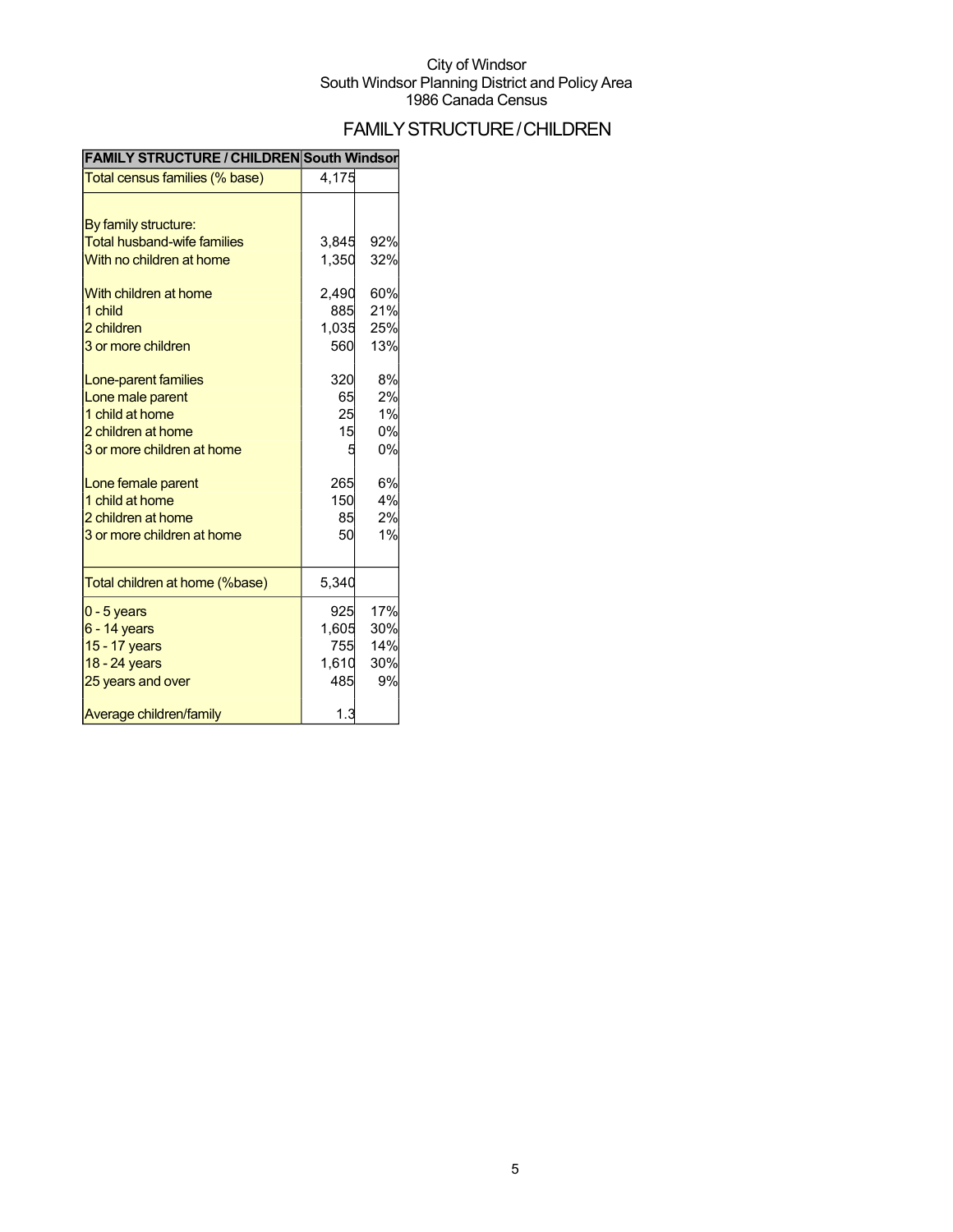## HOUSEHOLDS/MARITALSTATUS

| <b>HOUSEHOLDS / MARITAL STATUS South Windson</b> |        |     |
|--------------------------------------------------|--------|-----|
| Private households (% base)                      | 4,595  |     |
| By size of household:                            |        |     |
| 1 person                                         | 400    | 9%  |
| 2 persons                                        | 1,435  | 31% |
| 3 persons                                        | 990    | 22% |
| 4 - 5 persons                                    | 1,620  | 35% |
| 6 or more persons                                | 145    | 3%  |
| By number of census families:                    |        |     |
| Non-family households                            | 475    | 10% |
| <b>Family households</b>                         | 4,130  | 90% |
| 1 census family                                  | 4,100  | 89% |
| 2 or more census families                        | 30     | 1%  |
| Persons in private households                    | 14,210 |     |
| Average persons per household                    | 3.1    |     |
| <b>Census families in private</b>                | 4,175  |     |
| households (% base)                              |        |     |
| By size of census family:                        |        |     |
| 2 person family                                  | 1,535  | 37% |
| 3 persons                                        | 995    | 24% |
| 4 persons                                        | 1,075  | 26% |
| 5 or more persons                                | 600    | 14% |
| Total population (% base)                        | 14,275 |     |
|                                                  |        |     |
| By marital status, for persons                   |        |     |
| 15 years of age and over:                        |        |     |
| Single (never married)                           | 3,100  | 22% |
| <b>Married</b>                                   | 7,780  | 55% |
| Widowed                                          | 520    | 4%  |
| <b>Divorced</b>                                  | 175    | 1%  |
| Separated                                        | 140    | 1%  |
|                                                  |        |     |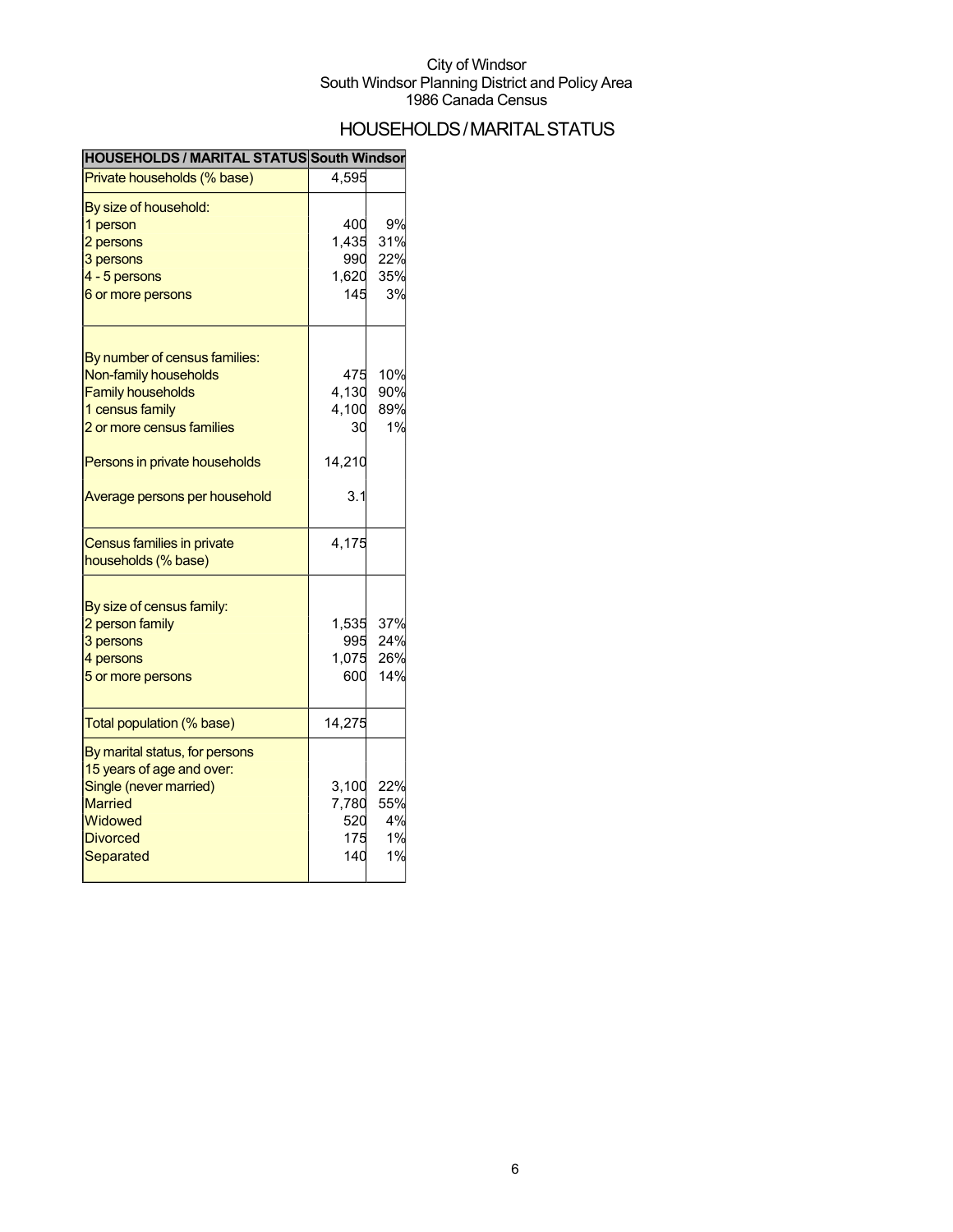## DWELLINGS

| <b>DWELLINGS</b>                  | <b>South Windsor</b> |     |
|-----------------------------------|----------------------|-----|
| Occupied dwellings (% base)       | 4,595                |     |
|                                   |                      |     |
| By tenure:                        |                      |     |
| Rented                            | 220                  | 5%  |
| Owned                             | 4,375                | 95% |
| <b>On Reserve</b>                 |                      | 0%  |
| By dwelling type:                 |                      |     |
| Single detached house             | 4,450                | 97% |
| Apartment 5 or more stories       |                      | 0%  |
| <b>Movable dwelling</b>           |                      | 0%  |
| All other dwelling types          | 145                  | 3%  |
| By age of dwelling - total        | 4,610                |     |
| <b>Constructed before 1946</b>    | 160                  | 3%  |
| 1946 - 1960                       | 2,650                | 57% |
| 1961 - 1970                       | 1,385                | 30% |
| 1971 - 1980                       | 295                  | 6%  |
| 1981 - 1986                       | 125                  | 3%  |
| Dwellings with central heat       | 4,505                | 98% |
| Gas                               | 4,315                | 94% |
| Electricity                       | 190                  | 4%  |
| Oil                               | 95                   | 2%  |
| <b>Other fuels</b>                | 15                   | 0%  |
|                                   |                      |     |
| <b>Tenant occupied households</b> | 225                  |     |
| With rent $>=$ 30% hhld inc.      | 55                   | 24% |
| Owner occupied households         | 4,335                |     |
| Payments >= 30% hhld. inc.        | 370                  | 9%  |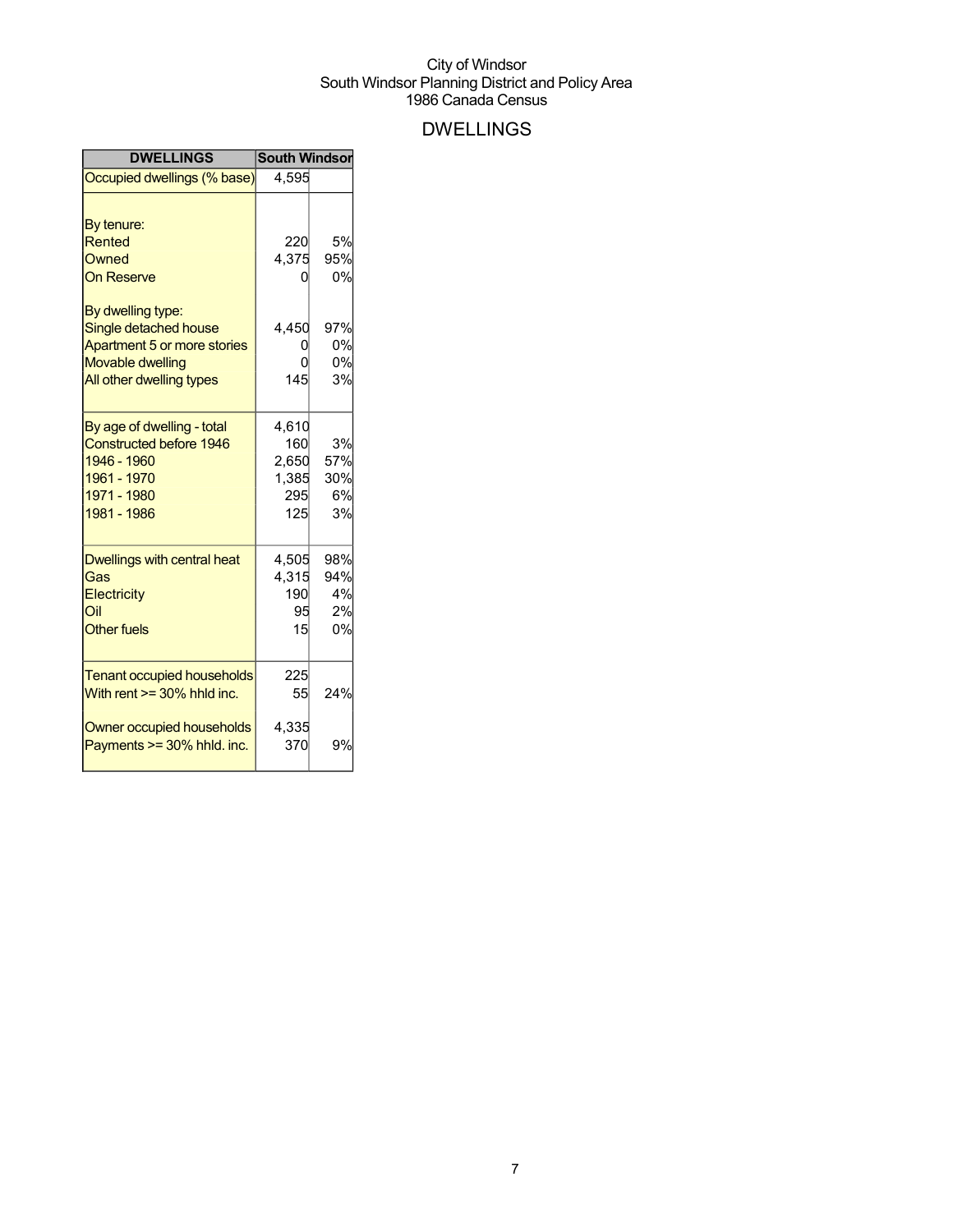## LANGUAGE-MOTHERTONGUE

| <b>LANGUAGE - MOTHER TONGUE South Windsor</b> |        |     |
|-----------------------------------------------|--------|-----|
| Total responses (% Base)                      | 14,265 |     |
|                                               |        |     |
| Total single responses                        | 13,540 | 95% |
| <b>Total official languages</b>               | 11,325 | 79% |
| <b>English</b>                                | 11,035 | 77% |
| French                                        | 290    | 2%  |
|                                               |        |     |
| <b>Total non-official languages</b>           | 2,215  | 16% |
| German                                        | 335    | 2%  |
| Chinese                                       | 70     | 0%  |
| <b>Dutch</b>                                  | 35     | 0%  |
| Polish                                        | 125    | 1%  |
| <b>Italian</b>                                | 665    | 5%  |
| Portuguese                                    | 20     | 0%  |
| Ukrainian                                     | 140    | 1%  |
| Greek                                         | 110    | 1%  |
| Languages other than above                    | 415    | 3%  |
| <b>Total multiple responses</b>               | 725    | 5%  |
|                                               |        |     |
|                                               |        |     |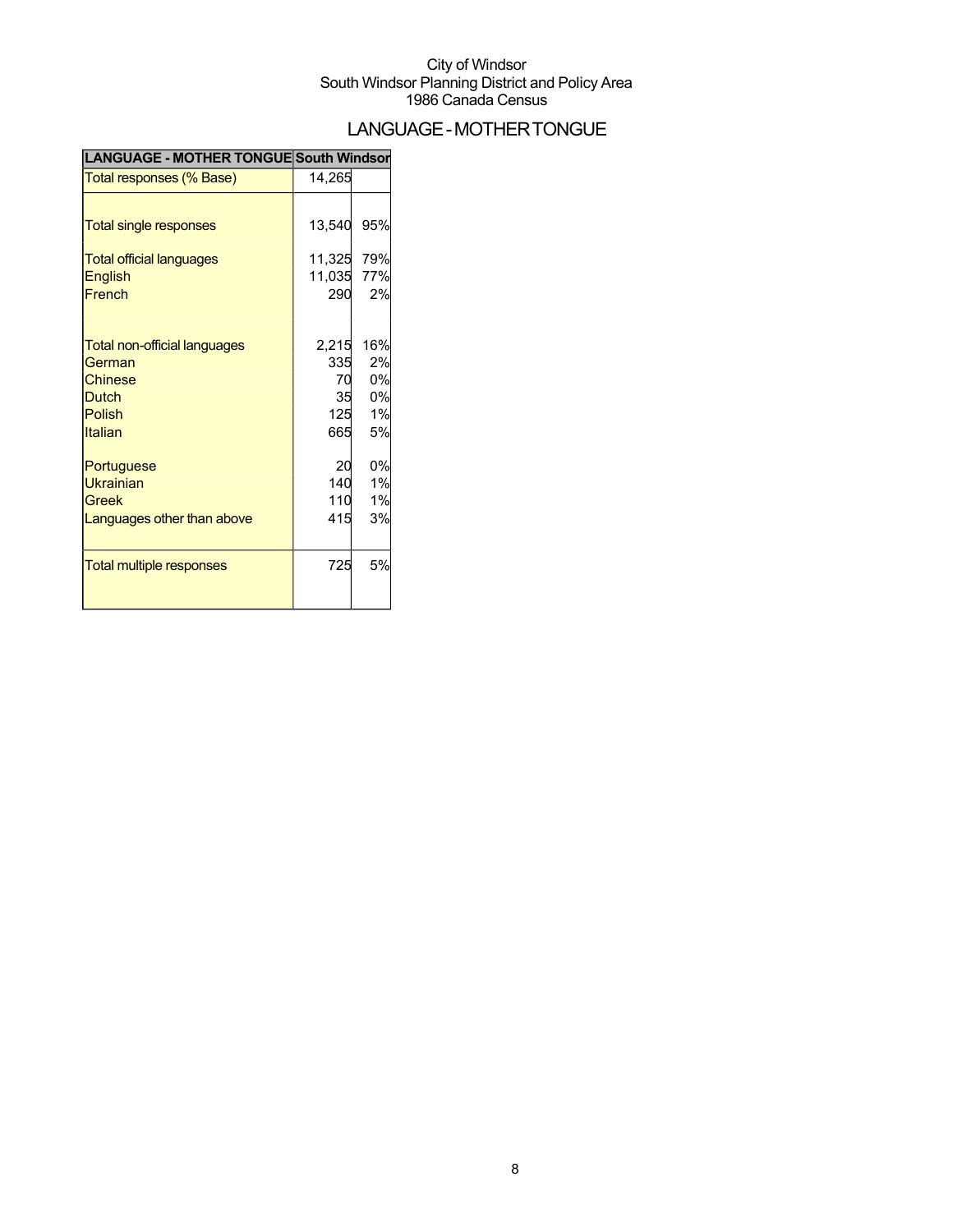## HOME LANGUAGE / ETHNIC ORIGIN

#### **HOME LANGUAGE / ETHNIC ORIGIN South Windsor**

| Total population (% base)                 | 14,275    |           |
|-------------------------------------------|-----------|-----------|
|                                           |           |           |
| By home language:                         |           |           |
| <b>Total single response</b>              | 13,445    | 94%       |
| English                                   | 12,745    | 89%       |
| French                                    | 40        | 0%        |
| Italian                                   | 325       | 2%        |
| <b>Chinese</b>                            | 10        | 0%        |
| German                                    | 65        | 0%        |
| Portuguese                                | 0         | 0%        |
| <b>Greek</b>                              | 30        | 0%        |
| Other                                     | 245       | 2%        |
| Speak more than one language              | 785       | 5%        |
|                                           |           |           |
| By official language:                     |           |           |
| <b>English only</b><br><b>French only</b> | 13,145    | 92%<br>0% |
| <b>Both English and French</b>            | 10<br>985 | 7%        |
| <b>Neither English nor French</b>         | 100       | 1%        |
|                                           |           |           |
| By ethnic origin:                         |           |           |
| Single origin                             | 9.415     | 66%       |
| <b>British</b>                            | 3,945     | 28%       |
| French                                    | 805       | 6%        |
| <b>Aboriginal peoples</b>                 | 15        | 0%        |
| German                                    | 595       | 4%        |
| Italian                                   | 1,420     | 10%       |
| Ukrainian                                 | 270       | 2%        |
| Chinese                                   | 50        | 0%        |
| Dutch (Netherlands)                       | 95        | 1%        |
| Other                                     | 2,225     | 16%       |
| Reported more than one origin             | 4,825     | 34%       |
|                                           |           |           |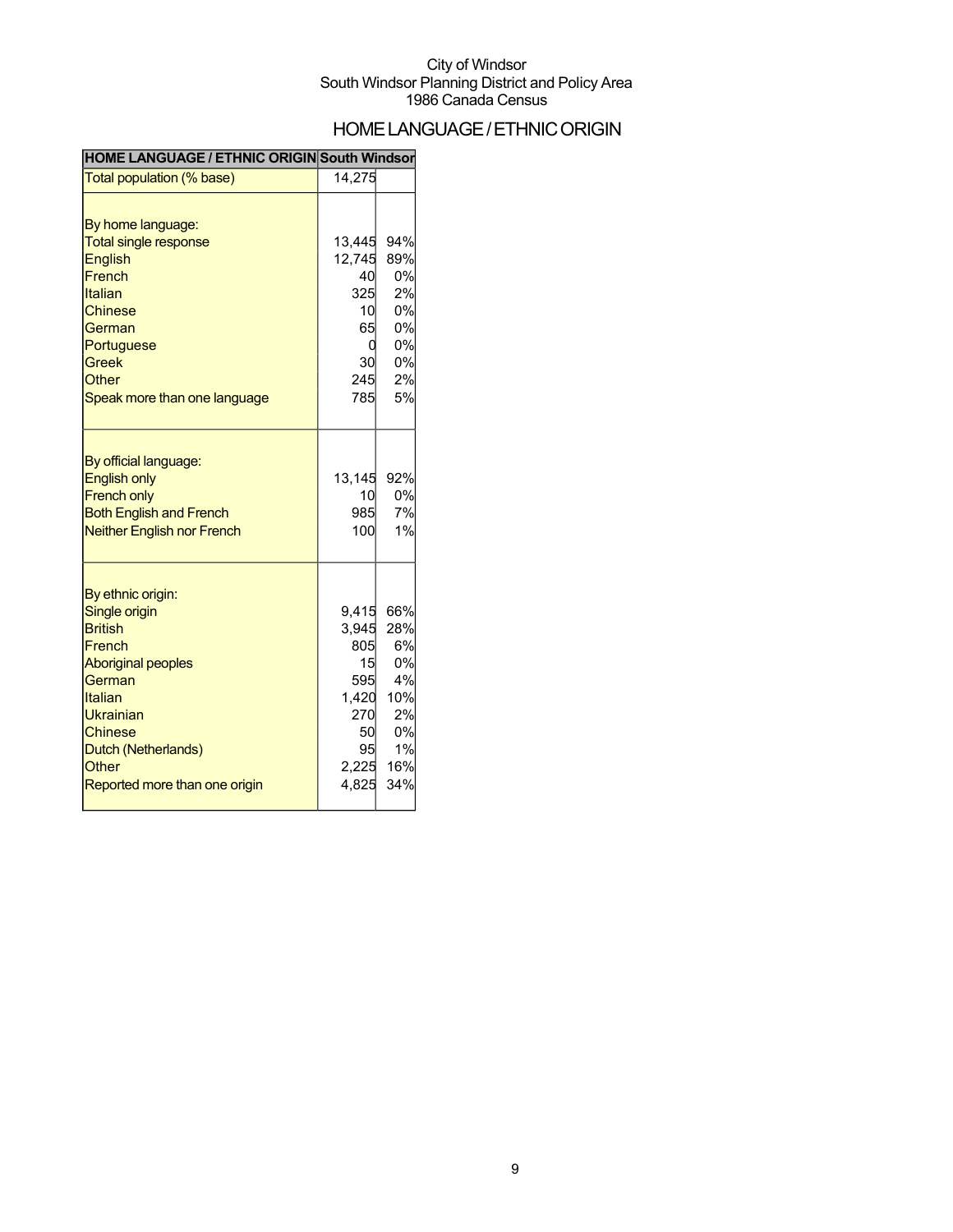### 1985INCOME

| 1985 INCOME                     | <b>South Windsor</b> |     |
|---------------------------------|----------------------|-----|
| Total households (% Base)       | 4,595                |     |
| By household income:            |                      |     |
| <b>Negative Income</b>          |                      | 0%  |
| $$0 - 9,999$                    | 175                  | 4%  |
| \$10,000 - 19,999               | 393                  | 9%  |
| \$20,000 - 29,999               | 535                  | 12% |
| \$30,000 - 39,999               | 560                  | 12% |
| \$40,000 - 49,999               | 804                  | 17% |
| \$50,000 - 59,999               | 703                  | 15% |
| \$60,000 - 69,999               | 419                  | 9%  |
| \$70,000 - 79,999               | 318                  | 7%  |
| \$80,000 - 99,999               | 359                  | 8%  |
| \$100,000 and over              | 304                  | 7%  |
| Aggr. household income (\$'000) | 256,553              |     |
| Average household income \$     | 55,833               |     |
|                                 |                      |     |
| Males 15 yrs+ with income       | 5,540                |     |
| Aggregate income (\$'000)       | 190,563              |     |
| Average total income \$         | 34,398               |     |
| Females 15 yrs+ with income     | 4,675                |     |
| Aggregate income (\$'000)       | 67,162               |     |
| Average total income \$         | 14,366               |     |
|                                 |                      |     |
| Males 15 yrs+ with employ.inc   | 4,705                |     |
| Aggregate income (\$'000)       | 160,450              |     |
| Average employment income \$    | 34,102               |     |
| Females 15 yrs+ with emp.inc.   | 3,285                |     |
| Aggregate income (\$'000)       | 48,040               |     |
| Average employment income \$    | 14,624               |     |
|                                 |                      |     |
| Number of census families       | 4,195                |     |
| Aggr. family income (\$'000)    | 241,651              |     |
| Average family income \$        | 57,605               |     |
| Unattached individ, with inc.   | 515                  |     |
| Aggregate income (\$'000)       | 11,682               |     |
| Average individual income \$    | 22,683               |     |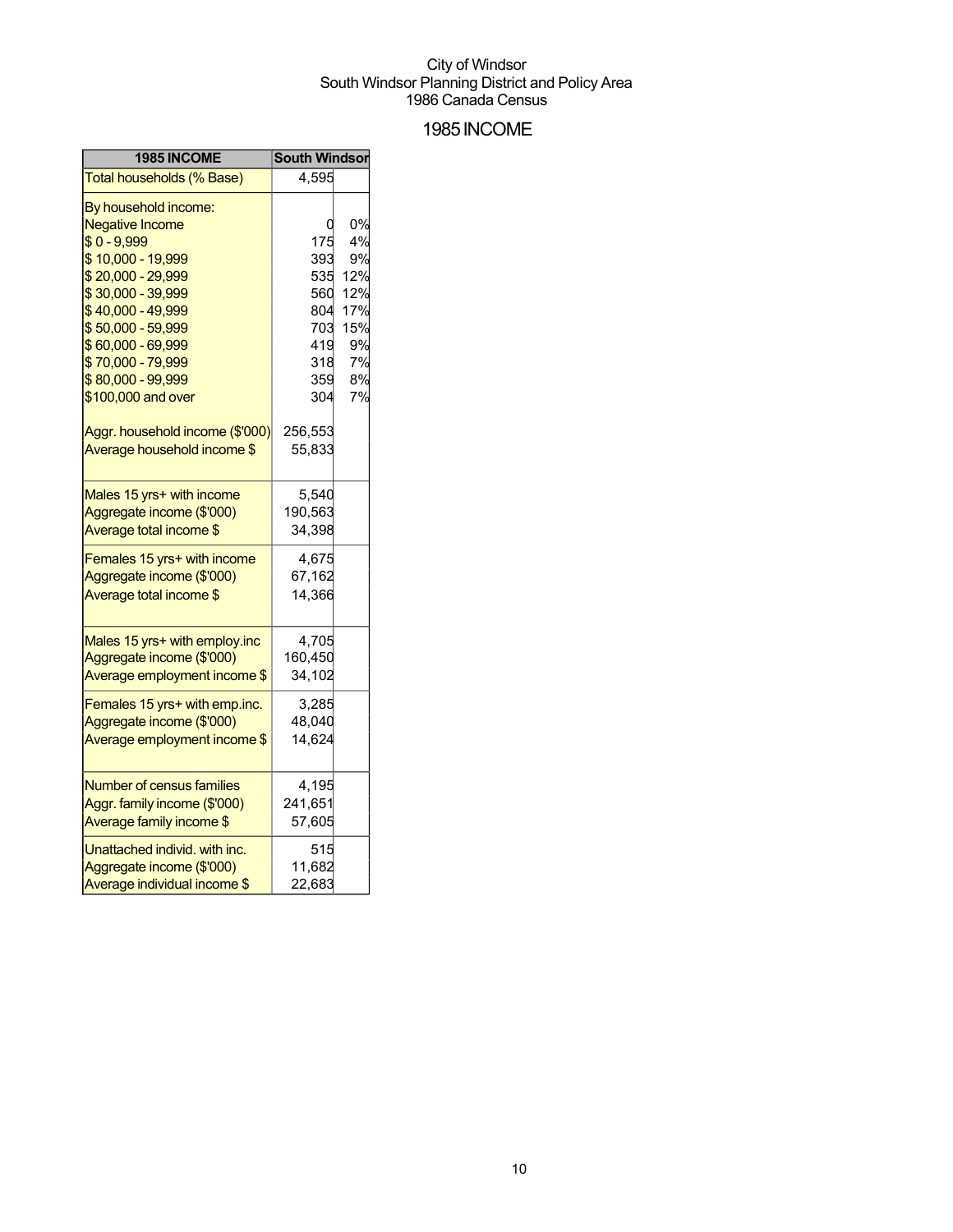## IMMIGRATION/MOBILITY

| <b>IMMIGRATION/MOBILITY South Windsor</b> |        |           |
|-------------------------------------------|--------|-----------|
| <b>Total population (% Base)</b>          | 14,275 |           |
| By citizenship:                           |        |           |
| Canadian                                  | 13,605 | 95%       |
| <b>Other than Canadian</b>                | 635    | 4%        |
|                                           |        |           |
| By immigration status:                    |        |           |
| Non-immigrant population                  | 11,230 | 79%       |
| Born in province of res.                  | 10,380 | 73%       |
| Born in another province                  | 865    | 6%        |
| Immigrant population                      | 3.000  | 21%       |
| <b>United States of America</b>           | 465    | 3%        |
| <b>Other Americas</b>                     | 45     | 0%        |
| <b>United Kingdom</b>                     | 510    | 4%        |
| <b>Other Europe</b>                       | 1,680  | 12%       |
| <b>Africa</b>                             | 30     | 0%        |
| Asia                                      | 290    | 2%        |
| Other                                     | 10     | 0%        |
|                                           |        |           |
| Immigrant population - total              | 3,000  |           |
| By period of immigration:                 |        |           |
| Before 1946                               | 530    | 18%       |
| 1946 - 1966                               | 1,595  | 53%       |
| 1967 - 1977                               | 670    | 22%       |
| 1978 - 1982                               | 140    | <b>5%</b> |
| 1983 - 1986                               | 70     | 2%        |
|                                           |        |           |
| By age at time of immigration:            |        |           |
| 0 - 4 years                               | 545    | 18%       |
| $5 - 19$ years                            | 935    | 31%       |
| 20 years and over                         | 1,520  | 51%       |
|                                           |        |           |
| By mobility status:                       |        |           |
| Persons 5 years and over                  | 13,445 |           |
| Non-movers (same address)                 | 10,275 | 76%       |
| <b>Movers</b>                             | 3,180  | 24%       |
| Non-migrants (same place)                 | 2,265  | 17%       |
| <b>Migrants</b>                           | 915    | 7%        |
| From same province                        | 660    | 5%        |
| From other province                       | 155    | 1%        |
| <b>From outside Canada</b>                | 110    | 1%        |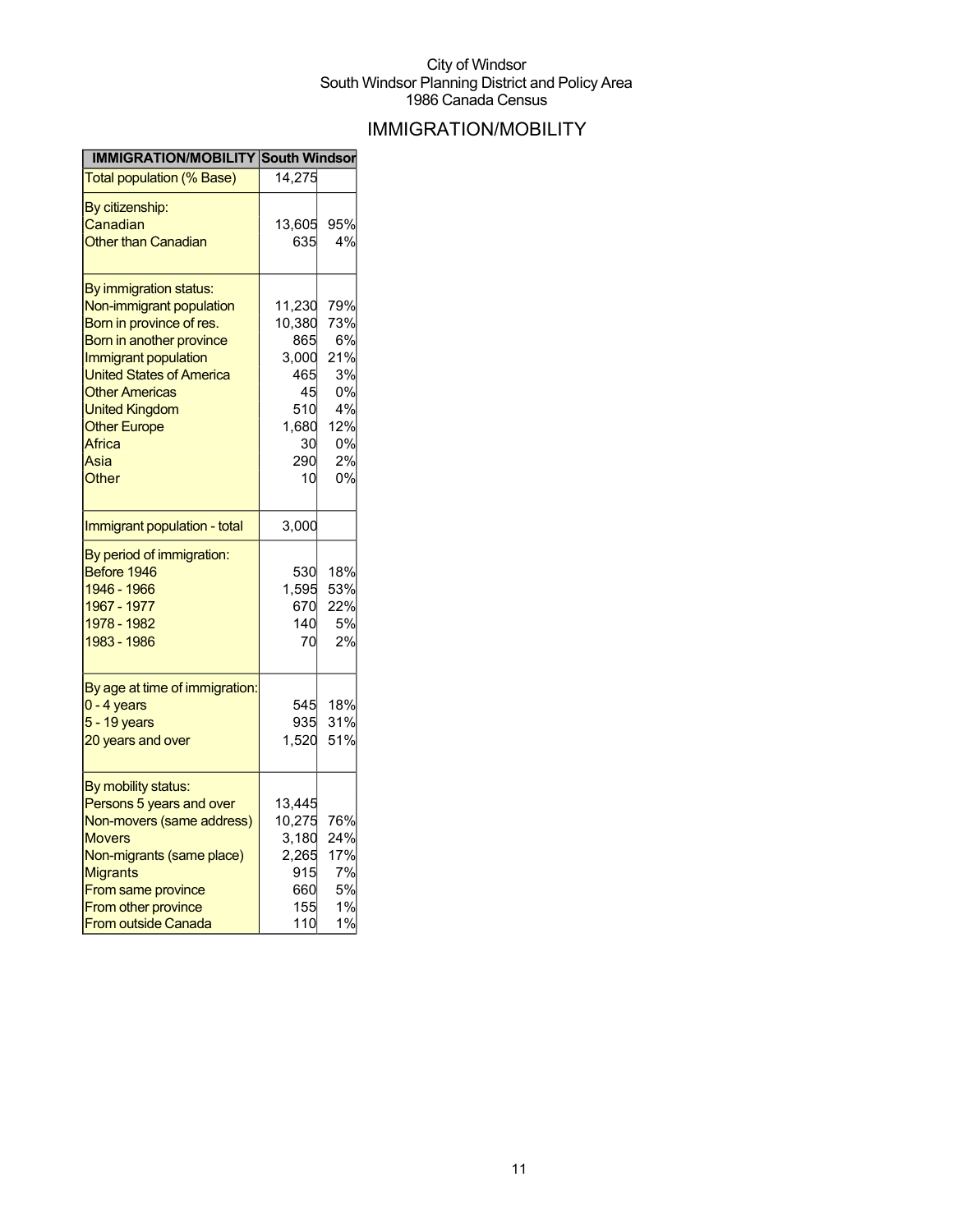## EDUCATION/QUALIFICATIONS

| <b>EDUCATION/QUALIFICATIONS South Windsor</b>                                                                                                                                                                                                                                                                                                                                        |                                                                               |                                                                         |
|--------------------------------------------------------------------------------------------------------------------------------------------------------------------------------------------------------------------------------------------------------------------------------------------------------------------------------------------------------------------------------------|-------------------------------------------------------------------------------|-------------------------------------------------------------------------|
| Total population 15+ years                                                                                                                                                                                                                                                                                                                                                           | 11,725                                                                        |                                                                         |
| By highest level of schooling:<br>Less than grade 9<br>Grade 9 - 13, no sec. cert.<br>Grade 9 - 13, second. cert.<br>Trade certificate/diploma<br>University without degree<br>University with degree                                                                                                                                                                                | 1,035<br>2,770<br>1,690<br>2,925<br>1,575<br>1,735                            | 9%<br>24%<br>14%<br>25%<br>13%<br>15%                                   |
| Postsecondary educated<br>population - total (% Base)                                                                                                                                                                                                                                                                                                                                | 4,355                                                                         |                                                                         |
| By field of study:                                                                                                                                                                                                                                                                                                                                                                   |                                                                               |                                                                         |
| Male with postsecondary educ.<br>Education/recreat./counsell.<br>Fine and applied arts<br><b>Humanities &amp; related fields</b><br>Social sciences & rel. field<br>Commerce/management/bus.adm.<br>Agricult. & biolog. sciences<br>Engineering & applied scienc<br>Technic.& trades (eng & sci)<br>Health prof. science & tech.<br>Mathematics & phys. sciences<br><b>All other</b> | 2,395<br>120<br>55<br>190<br>170<br>490<br>60<br>230<br>865<br>125<br>60<br>0 | 55%<br>3%<br>1%<br>4%<br>4%<br>11%<br>1%<br>5%<br>20%<br>3%<br>1%<br>0% |
| Female with postsecond. educ.<br>Education/recreat./counsell.<br>Fine and applied arts<br><b>Humanities &amp; related fields</b><br>Social sciences & rel. field<br>Commerce/management/bus.adm.<br>Agricult. & biolog. sciences<br>Engineering & applied scienc<br>Technic.& trades (eng & sci)<br>Health prof. science & tech.<br>Mathematics & phys. sciences<br><b>All other</b> | 1,960<br>225<br>120<br>160<br>180<br>645<br>55<br>0<br>30<br>500<br>65<br>0   | 45%<br>5%<br>3%<br>4%<br>4%<br>15%<br>1%<br>0%<br>1%<br>11%<br>1%<br>0% |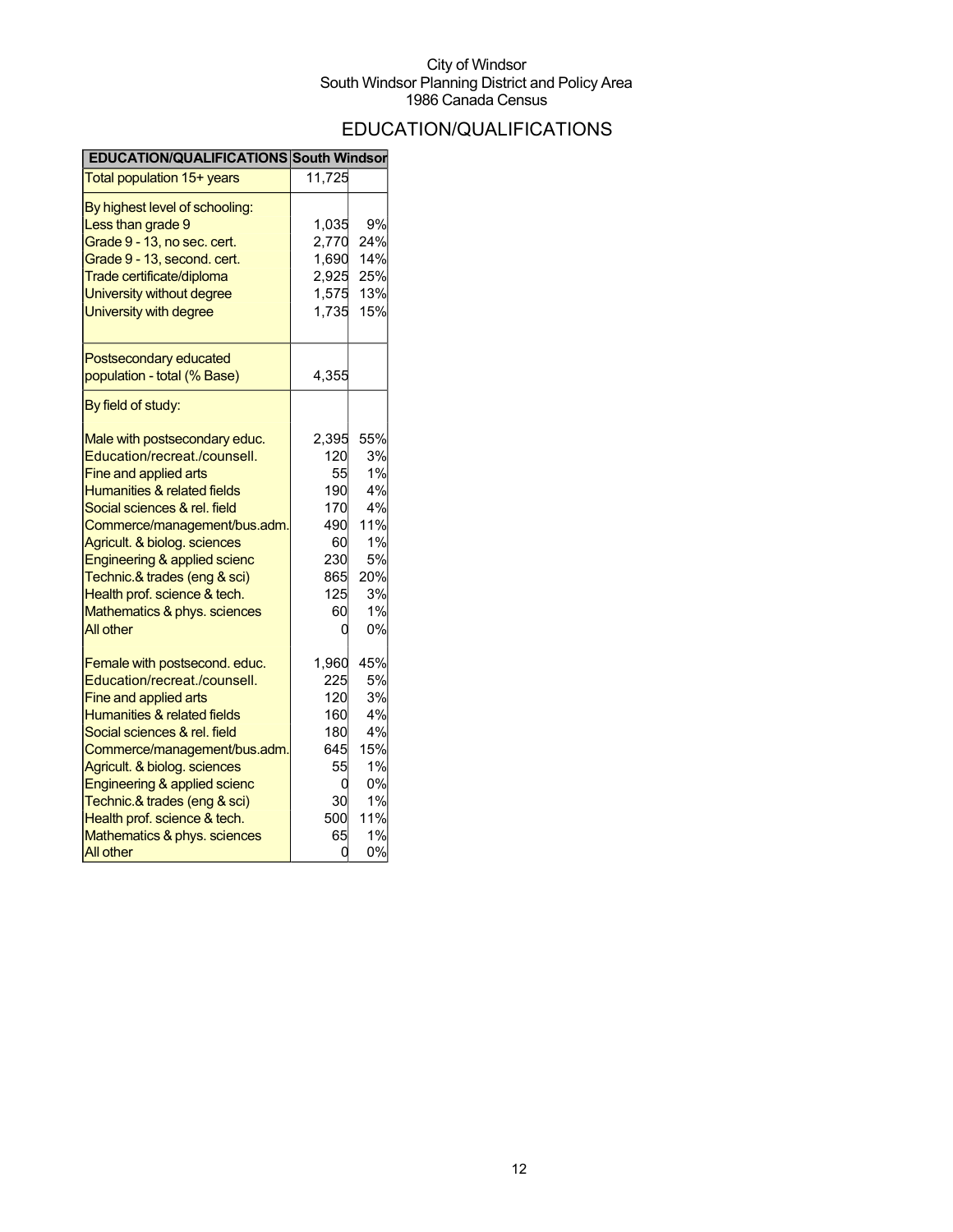## **LABOUR FORCE**

| <b>LABOUR FORCE</b>                                                                                                                                                   | <b>South Windsor</b>                                      |                                |
|-----------------------------------------------------------------------------------------------------------------------------------------------------------------------|-----------------------------------------------------------|--------------------------------|
| Total population 15+ years<br>Total labour force 15+ years<br>Employed<br>Unemployed<br>Persons not in labour force<br><b>Participation rate</b><br>Unemployment rate | 11,760<br>7,965<br>7,435<br>525<br>3,765<br>67.73<br>6.59 | 68%<br>63%<br>4%<br>32%        |
| Male population 15+ years<br><b>Labour force</b><br>Employed<br>Unemployed<br>Not in labour force<br><b>Participation rate</b><br>Unemployment rate                   | 5,850<br>4.655<br>4,445<br>235<br>1,160<br>79.57<br>5.05  | 50%<br>40%<br>38%<br>2%<br>10% |
| Female population 15+ years<br><b>Labour force</b><br>Employed<br>Unemployed<br>Not in labour force<br><b>Participation rate</b><br>Unemployment rate                 | 5,910<br>3,285<br>2,990<br>290<br>2,605<br>55.58<br>8.83  | 50%<br>28%<br>25%<br>2%<br>22% |
| Males- all classes of worker<br><b>Paid worker</b><br>Self-employed                                                                                                   | 4,690<br>4,430<br>240                                     | 94%<br>5%                      |
| <b>Females-all classes of worker</b><br><b>Paid worker</b><br>Self-employed                                                                                           | 3,340<br>3,150<br>85                                      | 94%<br>3%                      |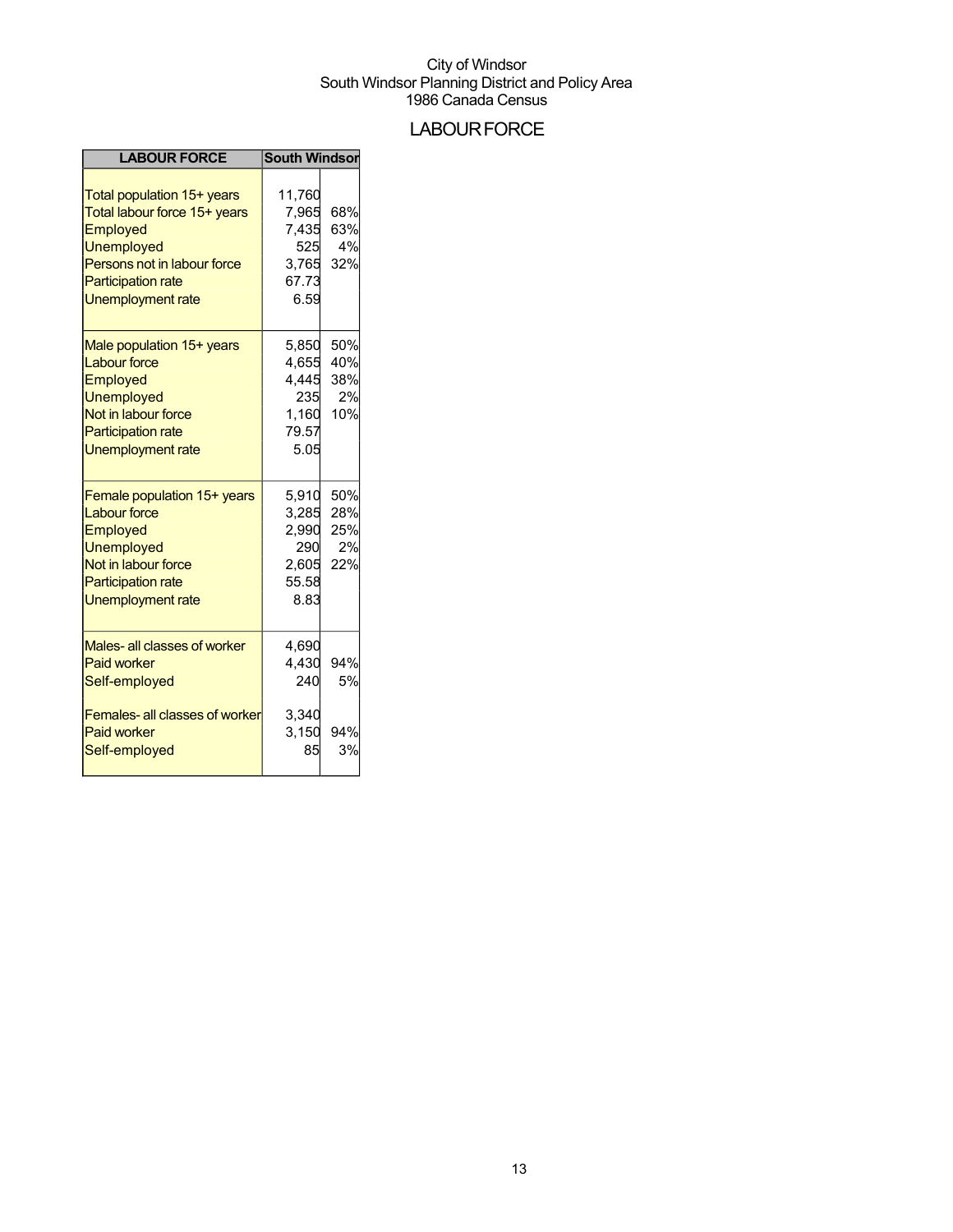## INDUSTRY/OCCUPATION

| <b>INDUSTRY/OCCUPATION South Windson</b>                 |            |     |
|----------------------------------------------------------|------------|-----|
| perienced labour force                                   |            |     |
| By Industry: (% Base)                                    | 7,895      |     |
| <b>Agricultural &amp; rel.services</b>                   | 25         | 0%  |
| Other primary industries                                 | 45         | 1%  |
| <b>Manufacturing</b>                                     | 2,115      | 27% |
| Construction                                             | 240        | 3%  |
| <b>Transportation &amp; storage</b>                      | 235        | 3%  |
| Communication & oth. utility                             | 255        | 3%  |
| <b>Wholesale trade</b>                                   | 205        | 3%  |
| <b>Retail trade</b>                                      | 1,190      | 15% |
| <b>Finance and insurance</b>                             | 310        | 4%  |
| Real estate & insur. agents                              | 135        | 2%  |
| <b>Business service</b>                                  | 365        | 5%  |
| Government service                                       | 265        | 3%  |
| <b>Educational service</b>                               | 795        | 10% |
| <b>Health &amp; social service</b>                       | 815        | 10% |
| Accommodation, food, beverag                             | 470        | 6%  |
| Other service industries                                 | 450        | 6%  |
| <b>Experienced labour force</b>                          |            |     |
| by occupation: (% Base)                                  | 7,895      |     |
|                                                          |            | 11% |
| Managerial, administrative<br>Nat. science, eng. & math. | 870<br>315 | 4%  |
| Soc. sc., religion & artist.                             | 350        | 4%  |
| <b>Teaching &amp; related</b>                            | 525        | 7%  |
| <b>Medicine &amp; health</b>                             | 530        | 7%  |
| <b>Clerical &amp; related</b>                            | 1,585      | 20% |
| Sales                                                    | 955        | 12% |
| Service                                                  | 780        | 10% |
| <b>Farming &amp; horticultural</b>                       | 60         | 1%  |
| Other primary industries                                 | 0          | 0%  |
| Processing                                               | 125        | 2%  |
| Machining & related                                      | 400        | 5%  |
| Prod. fabric./assemb./repair                             | 705        | 9%  |
| <b>Construction trades</b>                               | 285        | 4%  |
| Transport equipmnt. operat.                              | 165        | 2%  |
| Material handling & related                              | 105        | 1%  |
| Oth. crafts & equip. operat.                             | 75         | 1%  |
| Occupations not classified                               | 125        | 2%  |
|                                                          |            |     |